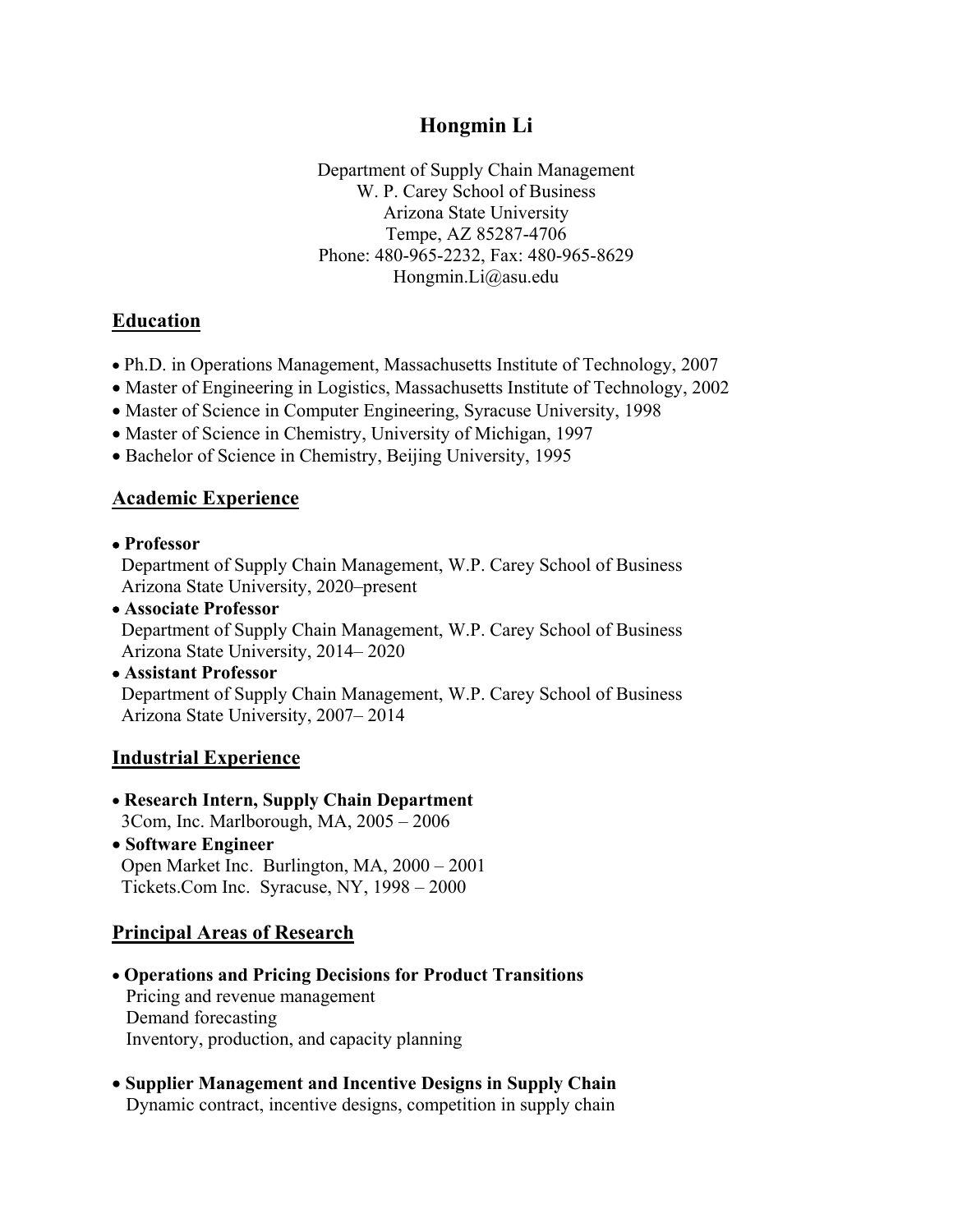## **Publications**

(\*student or postdoc co-author, \*\*industry coauthor; lead author listed first)

#### • **Published or Accepted Papers at Peer-reviewed Journals**

- 1. Xu, Liang, Hongmin Li, and Hui Zhao, "Outcome-based reimbursement: the solution to high drug spending?" forthcoming, *Manufacturing & Service Operations Management*
- 2. Huh, Woonghee T. and Hongmin Li, "Technical Note: Optimal pricing under multiplediscrete customer choices and diminishing return of consumption," forthcoming, *Operations Research*
- 3. Li, Hongmin, Woonghee T. Huh, \*Matheus Carioca Sampaio, \*\*Naiping Keng, "Planning production and equipment qualification under high process flexibility," forthcoming, *Production and Operations Management.*
- 4. Li, Hongmin (2020). "Optimal pricing under diffusion-choice models," *Operations Research*, 68(1):115-133
- 5. Li, Hongmin, Scott Webster, and \*Gwangjae Yu (2020). "Product design under Multinomial Logit choices: optimization of quality and prices in an evolving product line," *Manufacturing & Service Operations Management* 22(5): 1011-1025
- 6. Li, Hongmin, Scott Webster, \*\*Nicholas Mason, and \*\*Karl Kempf (2019). "Product-line pricing under discrete Mixed Multinomial Logit demand," *Manufacturing & Service Operations Management*, 21(1):14-28 (First-prize, 2017 M&SOM Practice-based Research Competition)
- 7. Farahat, Amr, Woonghee T. Huh, and Hongmin Li (2019). "On the relationship between quantity pre-commitment and Cournot games," *Operations Research*, 67(1):109-122
- 8. \*Inkaya, Tulin, Dieter Armbruster, Hongmin Li, and \*\*Karl G. Kempf (2018). "Product variety strategies for vertically differentiated products in two stage production," *International Journal of Production Research*, 56(17):5930-5944
- 9. Li, Hongmin, and Scott Webster (2017). "Optimal pricing of correlated product options under the Paired Combinatorial Logit model," *Operations Research*, *65*(5): 1215-1230
- 10. Eftekhar, Mahyar, Hongmin Li, Luk N. Van Wassenhove, and Scott Webster (2017). "The role of media exposure on coordination in the humanitarian setting," *Production and Operations Management,* 26(5): 802-816. (Runner-up, 2015 POMS College of Humanitarian Operations & Crisis Management Best Paper Award)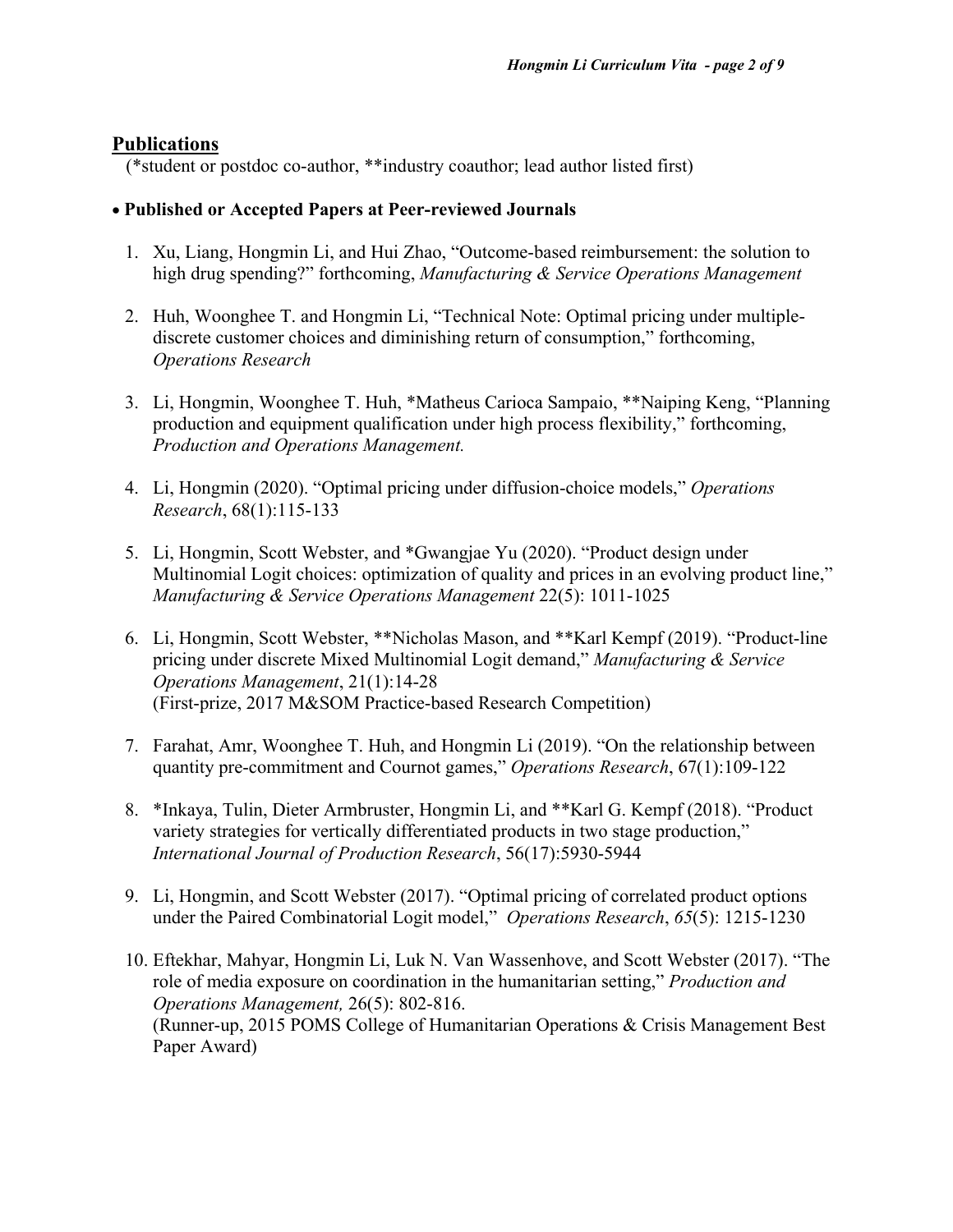- 11. Huh, Woonghee T. and Hongmin Li (2015). "Technical Note: Pricing under the nested attraction model with a multi-stage choice structure," *Operations Research,* 63(4): 840-850
- 12. Yin, Rui, Hongmin Li, and Christopher S. Tang (2015). "Optimal pricing of two successive-generation products with trade-in options under uncertainty," *Decision Sciences*, 46(3), 565-595
- 13. Li, Hongmin, Stephen C. Graves, and Woonghee T Huh (2014), "Optimal capacity conversion for product transitions under high service requirements," *Manufacturing & Service Operations Management*, 16(1):46-60
- 14. \*Navarro-Barrientos, Jesus-Emeterio, Dieter Armbruster, Hongmin Li, \*\*Morgan Dempsey, and \*\*Karl G. Kempf (2014). "Characterization and analysis of sales data for the semiconductor market: an expert system approach," *Expert Systems with Applications*, 41:893-903
- 15. \*Adriaansen, Teun, Dieter Armbruster, \*\*Karl G. Kempf, and Hongmin Li (2013), "An agent model for the high-end gamers market," *Advances in Complex* Systems, 16(7)
- 16. Li, Hongmin, Dieter Armbruster, and \*\*Karl G. Kempf (2013), "A Population-growth model for multiple generations of technology products," *Manufacturing & Service Operations Management*,15(3): 343-360
- 17. Li, Hongmin, Hao Zhang, and Charles H. Fine (2013), "Dynamic business share allocation in a supply chain with competing suppliers," *Operations Research*, 61(2) : 280-297
- 18. Li, Hongmin and Woonghee T. Huh (2012), "Optimal pricing for short life-cycle products when customer price sensitivity varies over time," *Naval Research Logistics*, 59(7): 552- 576
- 19. Li, Hongmin and Stephen C. Graves (2012), "Pricing decisions during inter-generational product transition," *Production and Operations Management*, 21(1): 14-28
- 20. Li, Hongmin, Yimin Wang, Rui Yin, Thomas J. Kull, and Thomas Y. Choi (2012), "Target pricing: demand-side versus supply-side approaches," *International Journal of Production Economics*, 136 (1): 172-184
- 21. Li, Hongmin and Woonghee T. Huh (2011), "Pricing multiple products with the Multinomial Logit and Nested Logit models: concavity and implications," *Manufacturing & Service Operations Management*, 13(4): 549-563
- 22. Li, Hongmin, Stephen C. Graves, and Donald B. Rosenfield (2010), "Optimal planning quantities for product transition," *Production and Operations Management,*19(2): 142-155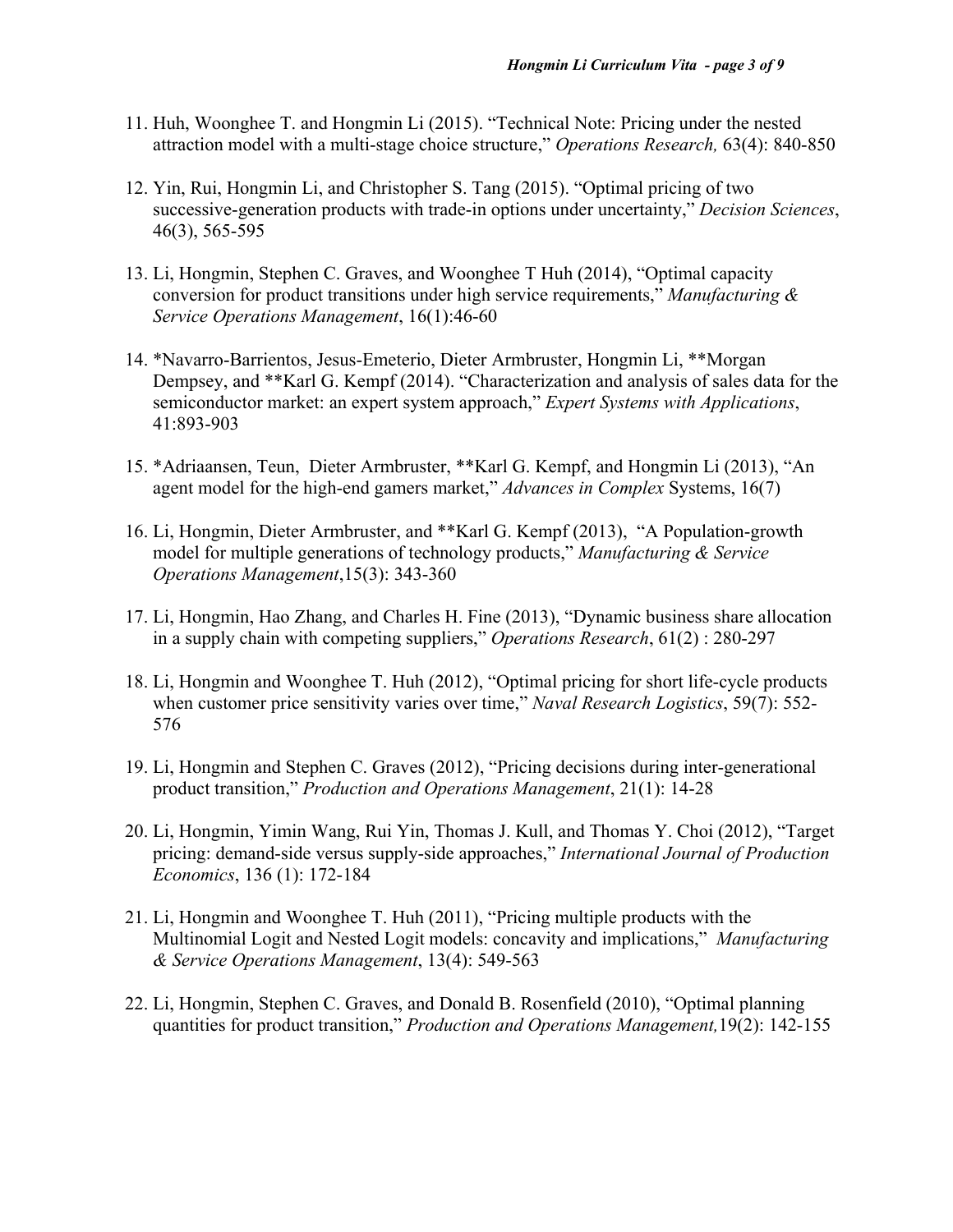#### • **Peer-reviewed Proceedings**

1. \*Navarro-Barrientos, Jesus-Emeterio, Dieter Armbruster, Hongmin Li, \*\*Morgan Dempsey, \*\*Karl G. Kempf (2013), "Towards automated extraction of expert system rules from sales data for the semiconductor market", in I. Batyrshin and M. González Mendoza (Eds.): *Mexican International Conference on Artificial Intelligence - MICAI 2012, Part II, Lecture Notes in Artificial Intelligence LNAI 7630, Springer*, pp. 421–432.

#### • **Papers under Review or in Progress**

- 1. Woonghee T. Huh and Hongmin Li, "Product-line pricing with dual objective of profit and customer utility."
- 2. Hongmin Li and Scott Webster, "Optimizing risk-balancing return under discrete choice models."
- 3. Hongmin Li and Scott Webster, "Risk sensitivity, entry cost, and firm power: price competition with mean-variance profit objective under Multinomial Logit demand."
- 4. \*Gwangjae Yu, Scott Webster, and Hongmin Li, "Profit maximization with model estimation error under the MNL choice model."
- 5. \*Gwangjae Yu, Hongmin Li and Scott Webster, "Capacitated and bounded pricing under Multinomial Logit choices."

## **Grants Awarded**

- 1. Dean's Award for Excellence Research Grant, 2017 (Amount \$20,000), 2018 (Amount \$15,000), 2019 (Amount \$20,000), 2020 (Amount \$15,000).
- 2. Principal Investigator, "Machine Qualification Decision Solver", Sponsored by Semiconductor Research Corporation (2012-IN-2377), 2012-2013, ASU Project ID: 026093, Amount \$60,000.
- 3. Principal Investigator, "Equipment Fungibility Decision Solver", Sponsored by Semiconductor Research Corporation (2011-IN-2215), 2011-2012, ASU Project ID: 025193, Amount \$60,000.
- 4. Co-PI, "Agent Based Simulations for Sales Forecasting", Sponsored by Intel Research Council, 2010-2012. ASU Project ID: 023320, Amount: \$147,472, PI: Dieter Armbruster
- 5. Principal Investigator, "Forecasting for Inter-generational Product Transitions", Sponsored by Intel Research Council, 2008-2010, ASU Project ID: 021666, Amount \$80,000, Co-PI: Dieter Armbruster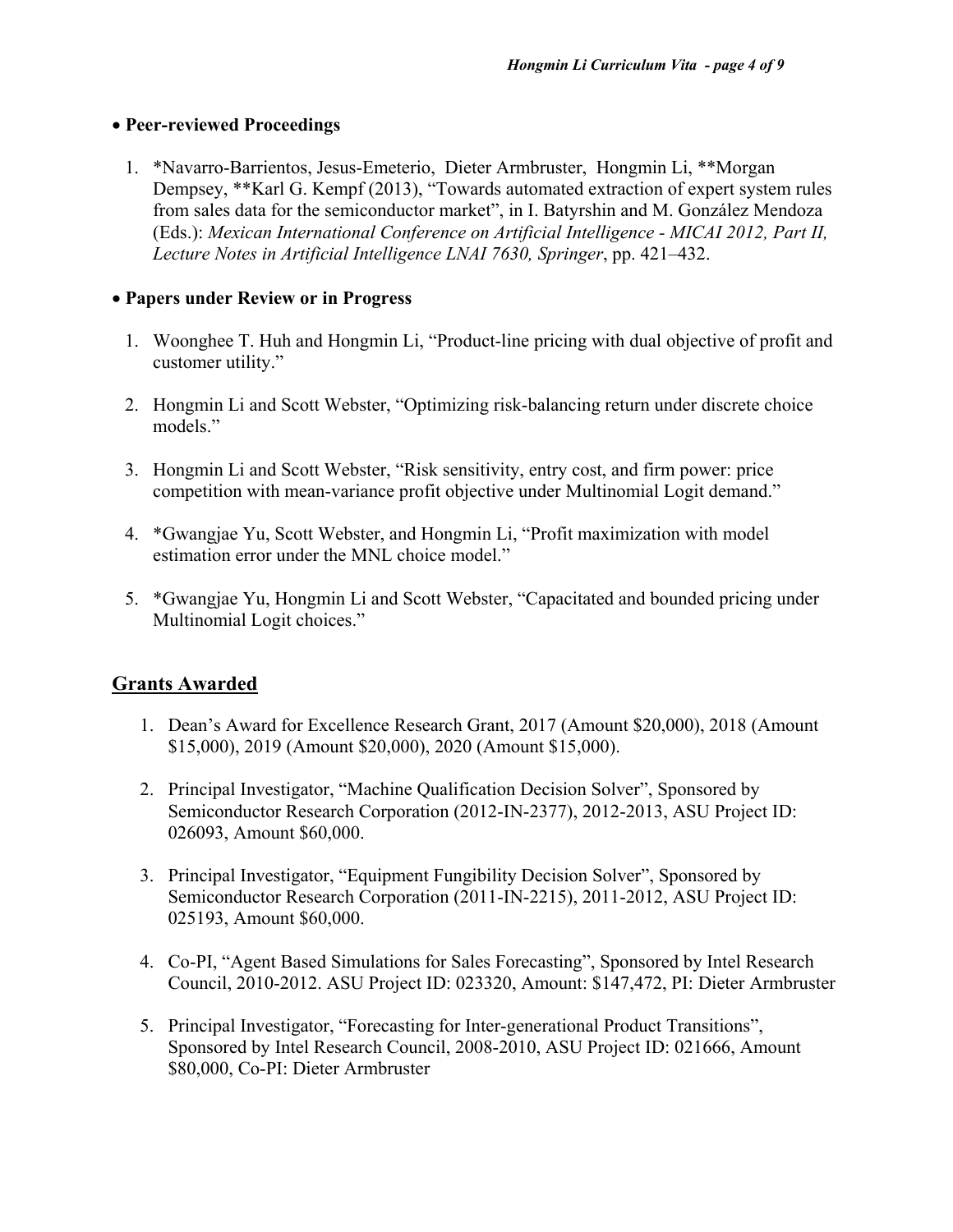## **Professional Award**

- 1. First-prize, 2017 M&SOM Practice-based Research Competition
- 2. Runner-up, 2015 POMS College of Humanitarian Operations & Crisis Management Best Paper Award
- 3. Finalist for 2019 W.P. Carey Outstanding Doctoral Faculty Award

## **Presentations**

- 1. Huh, Woonghee T., and Hongmin Li, (2021). "Product-line pricing with dual objective of profit and customer utility," The Institute for Operations Research and the Management Sciences (INFORMS) Annual Conference, Online
- 2. Huh, Woonghee T., and Hongmin Li, (2021). "Optimal Pricing under Multiple-Discrete Choices and Diminishing Return of Consumption," Production Operations Management Society Annual Conference, Online
- 3. Yu, Gwangjae, Hongmin Li, and Scott Webster (2019). "Capacitated and Bounded Pricing Under Multinomial Logit Choices," Production Operations Management Society Annual Conference, Washington D.C. The Institute for Operations Research and the Management Sciences (INFORMS) Annual Conference, Seattle, WA.
- 4. Li, Hongmin, (2018). "Optimal pricing under diffusion-choice models," Production Operations Management Society Annual Conference, Austin, TX. The Institute for Operations Research and the Management Sciences (INFORMS) Annual Conference, Phoenix, AZ.
- 5. Li, Hongmin, Scott Webster, Nicholas Mason, and Karl Kempf (2017). "Product-line pricing under discrete Mixed Multinomial Logit demand," Production Operations Management Society Annual Conference, Seattle, WA. Manufacturing and Operations Management Society Annual Conference, Chapel Hill, NC.
- 6. Li, Hongmin, and Scott Webster (2016). "Pricing Correlated Product Options," Informs International Meeting, Hawaii
- 7. Eftekhar, Mahyar, and Hongmin Li (2015). "The Role of Media Exposure in Humanitarian Coordination," Production Operations Management Society Annual Conference, Washington, D.C.
- 8. Li, Hongmin, Amr Farahat, and Woonghee T. Huh (2014), "Quantity Pre-commitment and Cournot Equivalence," The Institute for Operations Research and the Management Sciences (INFORMS) Annual Conference, San Francisco, CA.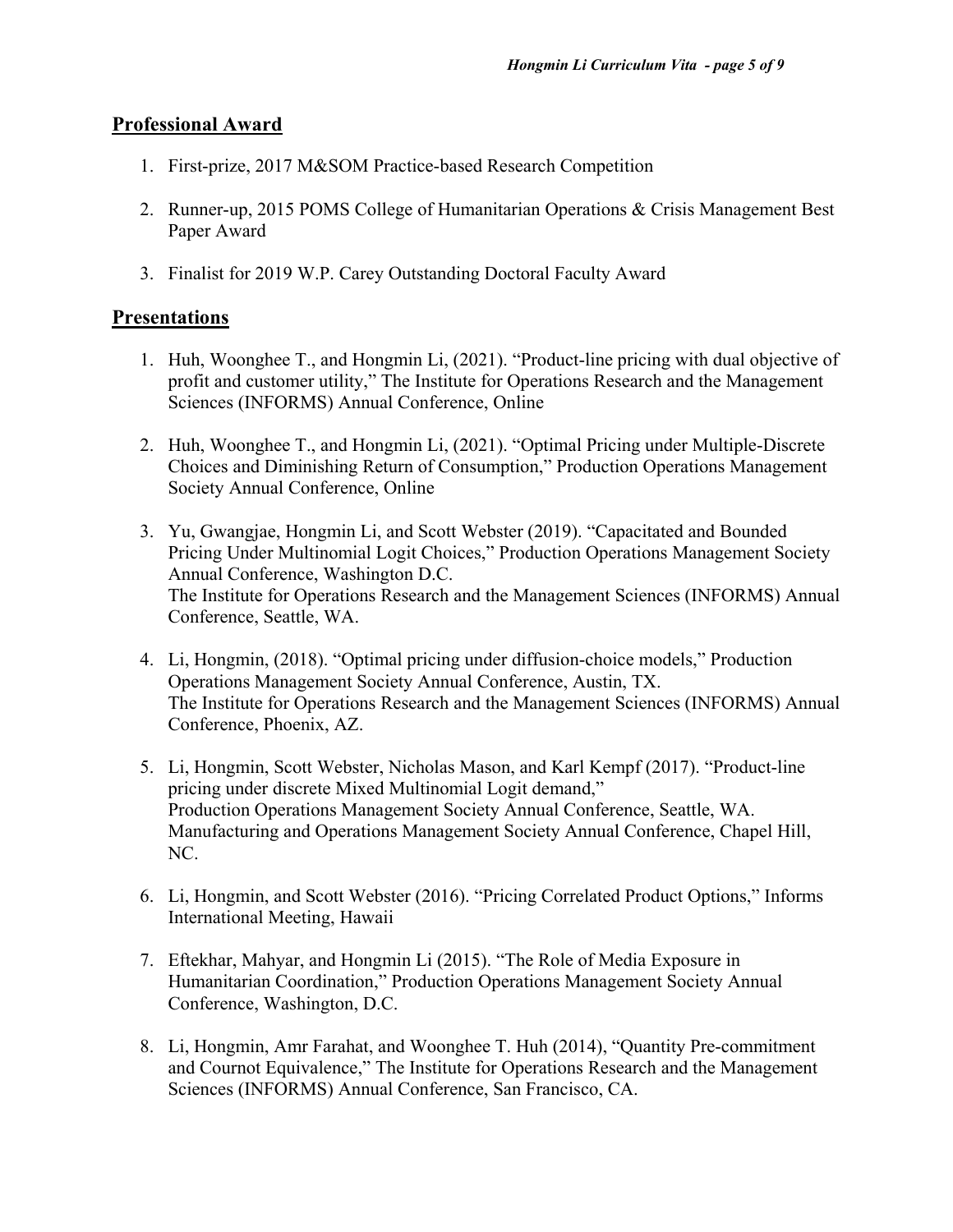- 9. Eftekhar, Mahyar, and Hongmin Li (2014), "Horizontal Coordination in Humanitarian Operations," The Institute for Operations Research and the Management Sciences (INFORMS) Annual Conference, San Francisco, CA.
- 10. Li, Hongmin, and Woonghee T. Huh (2013), "Pricing under the Nested Attraction Model with a Multi-stage Choice Structure," The Institute for Operations Research and the Management Sciences (INFORMS) Annual Conference, Minneapolis, MN.
- 11. Li, Hongmin, Hao Zhang, and Charles H. Fine (2013), "Dynamic Business Share Allocation in a Supply Chain with Competing Suppliers," Production Operations Management Society Annual Conference, Denver, CO.
- 12. Yin, Rui, Hongmin Li and Christopher S. Tang (2013), "Optimal Pricing of Two Successive-Generation Products with Trade-in Options under Uncertainty," POMS Annual Conference, Denver.
- 13. Li, Hongmin (2013), "Managing Multiple Differentiated Technology Products: Models of Optimal Pricing and Long-range Forecasting," Invited presentation, Washington University, Olin School of Business.
- 14. Armbruster, Dieter, Tulin Inkaya, Karl G. Kempf, Morgan Dempsey, and Hongmin Li (2013), "Characterizing and Forecasting the Market Influence of the Original Equipment Manufacturers," INFORMS Analytics conference, San Antonio, TX
- 15. Armbruster, Dieter, Tulin Inkaya, Karl G. Kempf, Morgan Dempsey, and Hongmin Li (2013), "Competitive Product Differentiation in a Three Level Market," SIAM CSE13 Conference on Computational Science and Engineering.
- 16. Li, Hongmin and Woonghee T. Huh (2012). "Optimal Pricing for a Short Life-cycle Product when Customer Price-sensitivity varies over Time," INFORMS Annual Conference, Phoenix.
- 17. Inkaya, Tulin, Dieter Armbruster, Karl G. Kempf, Morgan Dempsey, and Hongmin Li (2012), "Variety Competition for Vertically Differentiated Products," INFORMS Annual Conference, Phoenix.
- 18. Inkaya, Tulin, Hongmin Li, Dieter Armbruster, Karl G. Kempf (2012), "Variety Competition for Vertically Differentiated Products," POMS Annual Conference, Chicago.
- 19. Li, Hongmin (2012), "Managing Multiple Differentiated Technology Products: models of optimal pricing and Long-range Forecasting," Invited presentation, University of Texas at Dallas, Naveen Jindal School of Management, Richardson, TX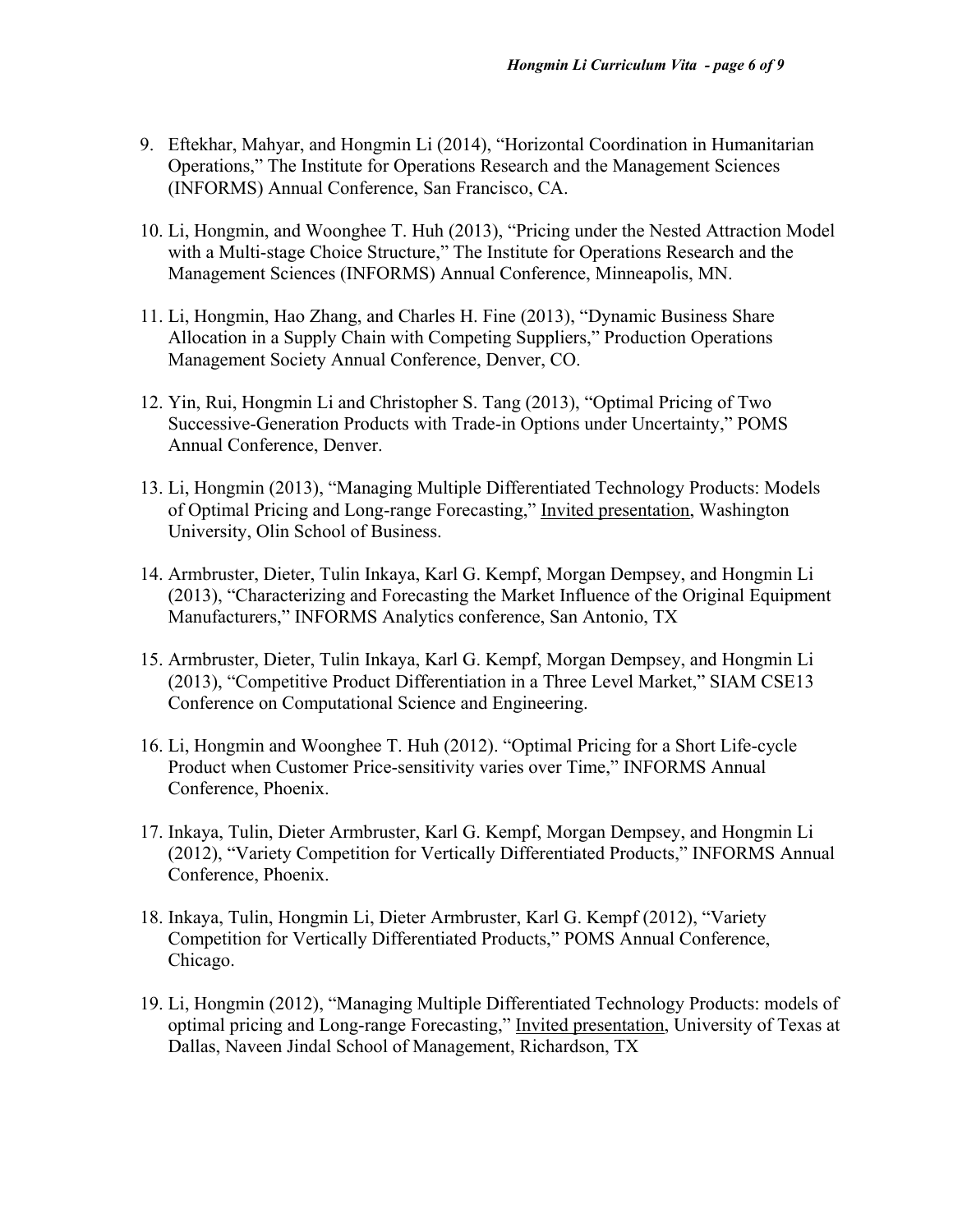- 20. Li, Hongmin, Dieter Armbruster, and Karl G. Kempf (2012), "A Population-growth Model for Multiple Generations of Technology Products," MSOM Annual Conference, New York City
- 21. Zhang, Hao, Hongmin Li, and Charles H. Fine (2012), "Dynamic Performance-Based Business Share Allocation with Substitutable Suppliers," Invited presentation , Naveen Jindal School of Management, University of Texas at Dallas, Richardson, TX
- 22. Zhang, Hao, Hongmin Li, and Charles H. Fine (2012), "Dynamic Performance-Based Business Share Allocation with Substitutable Suppliers," Invited presentation , Sauder School of Business, University of British Columbia, Vancouver, BC Canada
- 23. Zhang, Hao, Hongmin Li, and Charles H. Fine (2011), "Dynamic Performance-Based Business Share Allocation with Substitutable Suppliers," Invited presentation , Rady School of Management, University of California, San Diego, CA
- 24. Zhang, Hao, Hongmin Li, and Charles H. Fine (2011), "Dynamic Performance-Based Volume and Margin Contracts with Substitutable Suppliers," MSOM Annual Conference, Ann Arbor.
- 25. Li, Hongmin and Woonghee T. Huh (2011), "Pricing Multiple Differentiated Products using the Logit and Nested Logit Models," MSOM Annual Conference, Ann Arbor.
- 26. Zhang, Hao, Hongmin Li, and Charles H. Fine (2011), "Motivating Suppliers in a Dynamic Moral-Hazard Environment," POMS Annual Conference, Reno.
- 27. Zhang, Hao, Hongmin Li, and Charles H. Fine (2011), "Dynamic Performance-Based Business Share Allocation with Substitutable Suppliers," Invited presentation, Gary Anderson Graduate School of Management, University of California, Riverside, CA
- 28. Li, Hongmin, Stephen C. Graves, and Woonghee T. Huh (2011), "Pricing Multiple Differentiated Products using the Logit and Nested Logit Models," Invited presentation, University of British Columbia, Sauder School of Business.
- 29. Li, Hongmin, Woonghee T. Huh (2010). "Pricing Multiple Products with the Multinomial Logit and Nested Logit Models," INFORMS Annual Conference, Austin.
- 30. Zhang, Hao, Hongmin Li, and Charles H. Fine (2010), "Motivating Suppliers in a Dynamic Moral Hazard Environment," INFORMS Annual Conference, Austin.
- 31. Li, Hongmin and Woonghee T. Huh (2009), "Pricing for a Product Life Cycle," MSOM Annual Conference, Boston.
- 32. Li, Hongmin and Charles H. Fine (2009), "A Principal Agent Model for Long-run Performance Contract Using Margin or Volume Incentives," INFORMS Annual Conference, San Diego.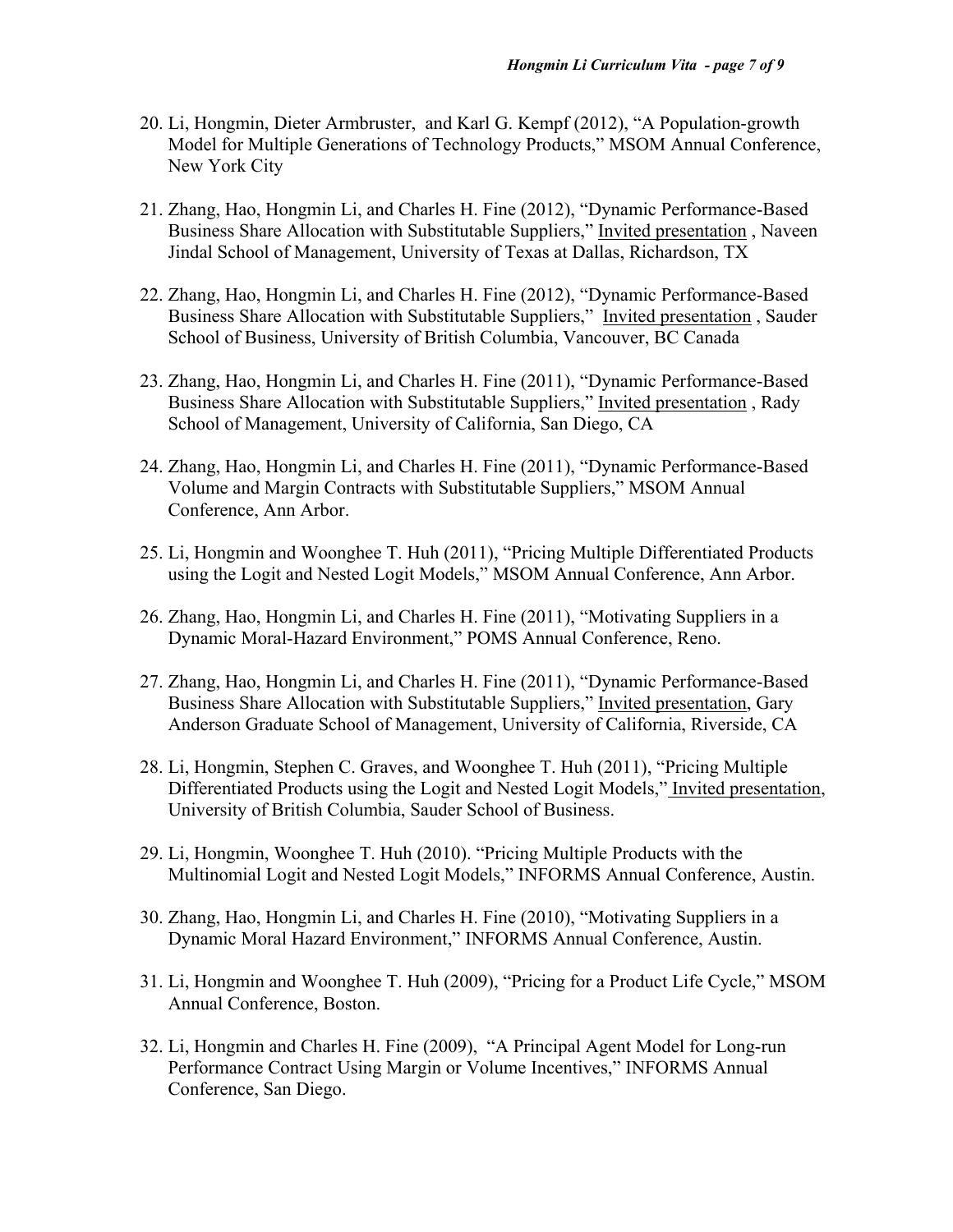- 33. Li, Hongmin (2009), "Research on Inventory, Pricing, and Capacity Planning for Multiple Generations of Technology Products," Invited presentation, Arizona State University, School of Computing, Informatics, and Decision Systems Engineering, Tempe, AZ.
- 34. Li, Hongmin, Yimin Wang, Rui Yin, Thomas J. Kull, Thomas Y, Choi (2009), "Target Pricing: Demand-Side versus Supply-Side Approaches," Invited presentation, Arizona State University, Department of Supply Chain Management, Tempe, AZ.
- 35. Li, Hongmin, Yimin Wang, Rui Yin, Thomas J. Kull, Thomas Y, Choi (2009), "On the Value of Joint Supplier Improvement in Target Pricing," INFORMS Western Regional Conference, Tempe, AZ
- 36. Li, Hongmin, Stephen C. Graves (2008), "Pricing Decisions during Inter-generational Product Transition," INFORMS Annual Conference. Washington D.C.

# **Teaching**

#### • **Courses Taught**

"SCM 516 Introduction to Applied Analytics" Arizona State University, Fall semesters 2014-2020 "SCM 432 Controls and Supply Chain Management" Arizona State University, Spring semesters 2014-2015 "SCM 479 Supply Chain Strategy" Arizona State University, Fall semesters 2007-2012 "SCM 455 Purchasing Research and Negotiations" Arizona State University, Spring semester 2009

## **Professional and Institutional Service**

#### • **Editorial Service**

- 1. Senior Editor, *Production and Operations Management*
- 2. Associated Editor and Academic Committee Member, 2020-21 MSOM Practice-Based Research Competition
- 3. Editorial Review Board of *IEEE Transactions on Engineering Management*
- 4. Journal Referee
	- a. *Management Science*
	- b. *Manufacturing & Service Operations Management*
	- c. *Operations Research*
	- d. *Production and Operations Management*
	- e. *Decision Sciences*
	- f. *International Journal of Production Economics*
	- g. *INFORMS Journal on Computing*